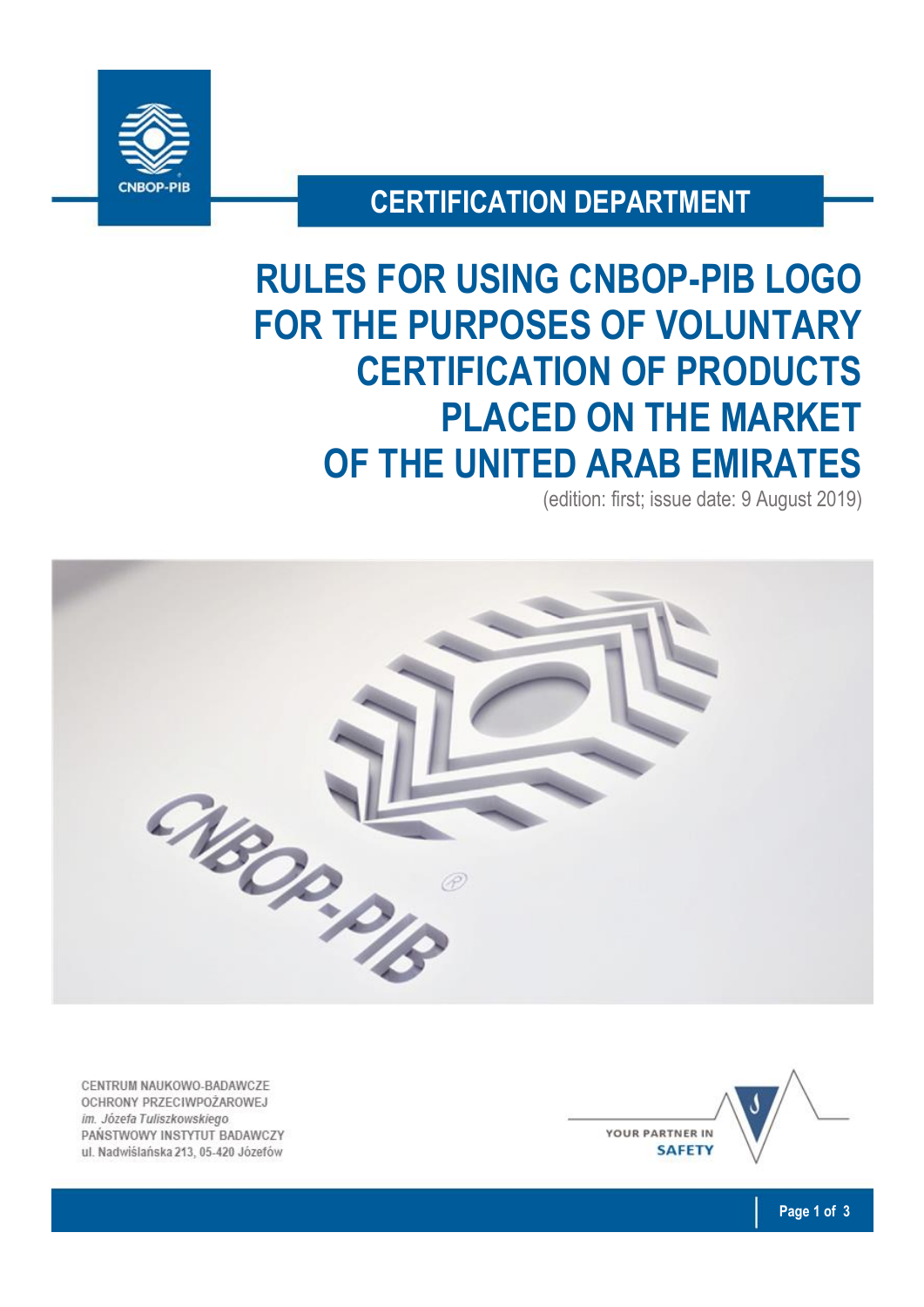| <b>CNBOP-PIB</b> | Centrum Naukowo-Badawcze Ochrony Przeciwpożarowej im. Józefa Tuliszkowskiego<br>Państwowy Instytut Badawczy                                                           |                           |                                 |             |
|------------------|-----------------------------------------------------------------------------------------------------------------------------------------------------------------------|---------------------------|---------------------------------|-------------|
|                  | <b>CERTIFICATION DEPARTMENT</b>                                                                                                                                       |                           |                                 |             |
|                  | RULES FOR USING CNBOP-PIB LOGO FOR THE PURPOSES OF VOLUNTARY CERTIFICATION OF CONFORMITY<br>OF CONSTRUCTION PRODUCTS PLACED ON THE MARKET OF THE UNITED ARAB EMIRATES |                           |                                 |             |
|                  | <b>Edition: fist</b>                                                                                                                                                  | Issue date: 9 August 2019 | Amendment No. 1 of 04 June 2020 | Page 2 of 3 |

#### **1. Introduction**

In this document Centrum Naukowo-Badawcze Ochrony Przeciwpożarowej im. Józefa Tuliszkowskiego Państwowy Instytut Badawczy (hereinafter referred to as CNBOP-PIB) defines rules for using CNBOP-PIB logo for the purposes of voluntary certification of conformity of construction products placed on the market of the United Arab Emirates.

#### **2. Application**

Authorization to refer to certification by using CNBOP-PIB logo is granted to the Applicant – Manufacturer (hereinafter referred to as the Holder), who was issued a certificate of compliance; CoC for a construction product placed on the market of the United Arab Emirates.

**NOTE**: Holders of certificates of admittance should use the document *"Rules of using the mark of the admittance body (CNBOP-PIB)*I published on CNBOP-PIB website.

## **3. General provisions**

- 1. Referring to certification means applying CNBOP-PIB logo presented in Figure 1.
- 2. CNBOP-PIB logo is legally protected and apart from the rules contained in this document, the Holder should follow the general principles of application a legally restricted trademark.
- 3. CNBOP-PIB logo is placed directly on the certified product or on a label attached to it in a visible, legible and indelible manner, in accordance with the information specified in the technical documentation of the product.
- 4. CNBOP-PIB logo should not be used in a way that violates the good name of CNBOP-PIB and its use should not mislead affected parties in terms of certified products.
- 5. The Holder is not entitled to transfer the right to use the logo of CNBOP-PIB to any other entities (e.g. subcontractors) and for uncertified products.
- 6. CNBOP-PIB logo cannot be used in relation to a product that is the subject of an ongoing process to issue a certificate.
- 7. CNBOP-PIB logo cannot be used in relation to new products and / or elements constituting an extension of an issued certificate as part of an ongoing process to change the granted certificate.

## **4. Form and shape of CNBOP-PIB logo**

1. The Holder is obliged to use the logo in form, shapes and colours specified in Figure 1:



*Figure 1 Basic dimensions and colours of the CNBOP-PIB logo.*

- 2. The Holder should use the logo based on a template provided by CNBOP-PIB.
- 3. CNBOP-PIB provides the Holder with a bitmap version of the logo (white background) or PNG format (transparent background), and upon request from the Owner – in vector format.
- 4. The Holder may use CNBOP-PIB logo in the form of an embossment.

It is forbidden to make changes to the content and reproduction by any technique without the consent of the CNBOP-PIB Director.